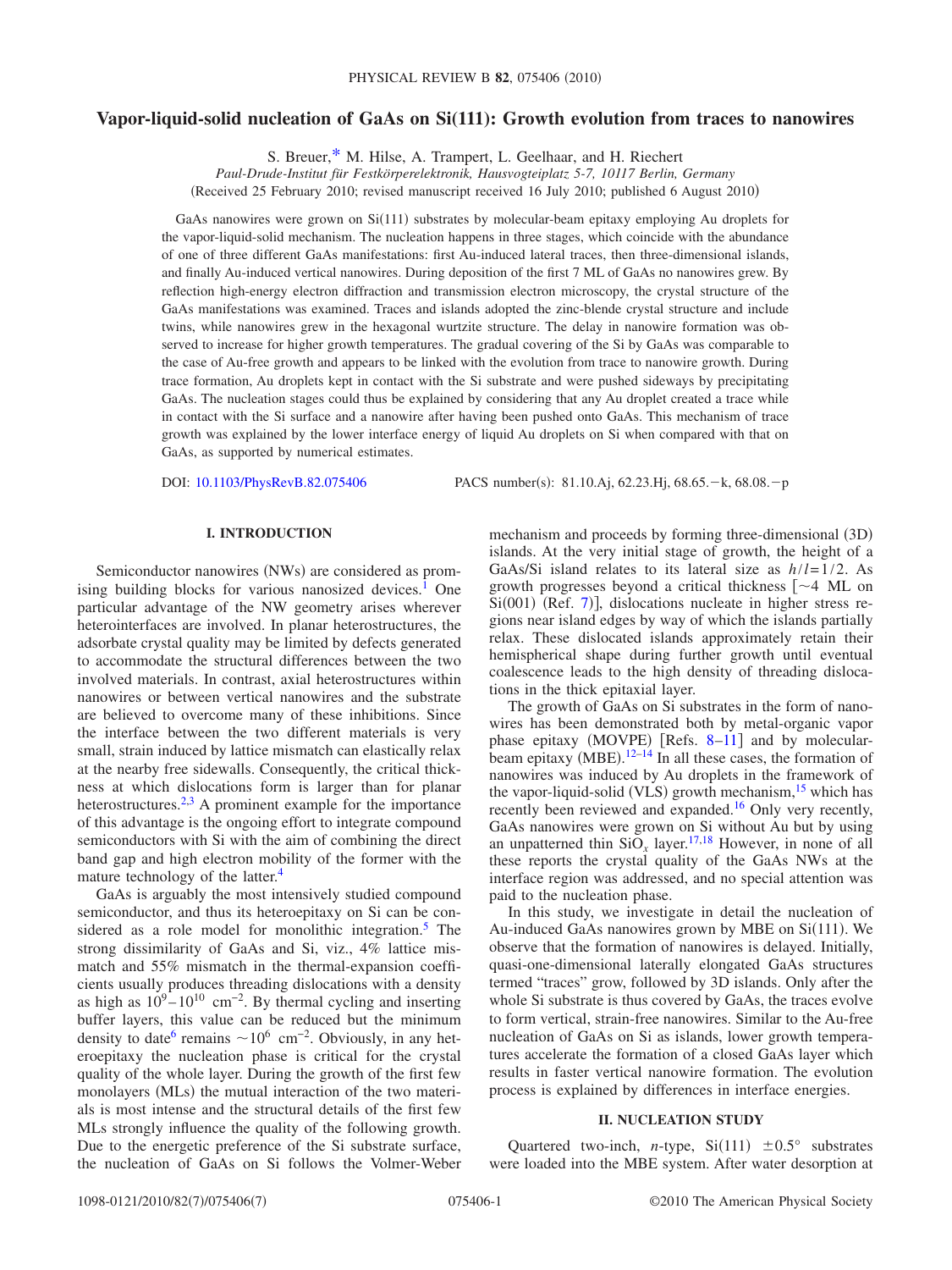<span id="page-1-0"></span>

FIG. 1. (Color online) (a) Four RHEED patterns showing: the  $(1 \times 1)$  As-terminated Si(111) surface before growth, the pattern of ZB GaAs with twins after 5 s, the superposition of ZB and WZ GaAs after 100 s, and the WZ GaAs diffraction pattern after 500 s which remains unchanged until growth ends. (b) The timedependent intensities of a ZB and a WZ spot give evidence for a gradual change from nucleation in the ZB to growth in the WZ crystal structure. The resulting three growth stages are indicated. The two analyzed spots are marked in (a): ZB  $(11\overline{11})_T$  by squares and WZ  $(01\bar{1}0)$  by circles.

300 °C, the silicon oxide was removed from the substrates by Ga polishing, viz., deposition of 3 nm Ga at a substrate temperature of 500 °C followed by  $GaO<sub>x</sub>$  desorption at 800 °C and formation of  $Si(111)$  terraces.<sup>19</sup> Au droplets were prepared on the clean surface by depositing  $\approx 0.6$  nm Au at 400 °C and annealing at 550 °C for 5 min. The diameter of the droplets varied between 2 and 20 nm. For nanowire growth, the substrate temperature was set to 500 °C. The As valve was opened before growth to establish a stable As supply. The Ga shutter opening initiated GaAs growth. The V/III flux ratio, i.e.,  $F_{As}/F_{Ga}$ , was set to 2.0 and the Ga flux was set to match a planar GaAs(111)B growth rate of 0.11 nm/s; the Ga and As fluxes were calibrated using reflection highenergy electron-diffraction (RHEED) oscillations on GaAs(001) substrates.

#### **A. RHEED—Zinc blende to wurtzite evolution**

Two distinct GaAs structures could be expected to form during the nucleation: if nucleation followed the Volmer-Weber mechanism as in the Au-free planar case then 3D islands would be expected. Alternatively, if nucleation was dominated by the Au-assisted VLS growth, nanowires would appear immediately. In 3D islands, GaAs grows in the usual zinc-blende (ZB) crystal structure<sup>5</sup> but in Au-induced nanowires, GaAs often adopts the wurtzite (WZ) crystal structure[.12,](#page-5-10)[20](#page-5-17) Both can be discriminated *in situ* during MBE growth by RHEED.

GaAs nanowires were grown at 500 °C for 30 min, during which the total deposition was equivalent to a planar two-dimensional (2D) GaAs thickness of  $d=200$  nm. The development of the crystal structure was studied during growth by RHEED with the incidence azimuth along  $\langle 110 \rangle$ , cf. Fig.  $1(a)$  $1(a)$ . Prior to growth, the Si $(111)$  reflection pattern without superstructure was observed, which is in agreement with the Si(111): As  $(1 \times 1)$  surface expected to form in an

As-containing MBE growth chamber.<sup>21</sup> After 5 s of growth, cubic ZB GaAs and its twin pattern were observed. Vertical discontinuities indicated the transmission through 3D structures. After 100 s, hexagonal WZ transmission spots had appeared in addition to the ZB pattern. After 500 s, only the WZ transmission diffraction pattern was observed. Afterwards, the RHEED pattern remained unchanged until the end of growth.

Toward a quantification of the crystal structure transition, one spot of each RHEED pattern was chosen for temporal intensity profiling, here the WZ (01<sup>T</sup><sub>0</sub>) and ZB (1<sup>T</sup><sub>1</sub><sup>T</sup>)<sub>*T*</sub> spots, where the subscript *T* indicates the twin orientation. Figure  $1(b)$  $1(b)$  shows the resultant profiles. The intensity development can be divided into three stages: in stage I, from growth start until 20 s, exclusively the ZB spot intensity increased while the WZ spot intensity remained very low. During this stage,  $\approx$  2.2 nm of GaAs (equivalent 2D thickness) were grown. In stage II, from 20 s until 500 s, the intensity of the WZ phase increased while the ZB pattern gradually vanished. Obviously, the crystal structure of the growing material changed. In stage III, from 500 s until the end of growth, only WZ GaAs was detected.

Our investigation by RHEED showed that the dominating crystal structure evolved from ZB with twins to WZ. Supposing the ZB signal arose from GaAs island growth and the WZ signal from GaAs nanowires, a temporal delay in nanowire formation was deduced. In order to test this, growth was interrupted in a series of samples after different times and the morphology was analyzed.

### **B. Growth time series—From traces to nanowires**

The growth time series was performed at 500  $\degree$ C substrate temperature. Samples were grown for 5, 60, 300, and 1800 s and their morphology was characterized by scanning electron microscopy (SEM) in  $45^{\circ}$  incidence, cf. Fig. [2](#page-2-0)(a). The contrast was adjusted such that Si is shown in black and GaAs in gray.

After 5 s, the total GaAs deposition was equivalent to a 2D thickness of *d*= 0.6 nm. Instead of nanowires or islands, GaAs had formed a high number of long and curved structures with a bright contrast droplet at one end each. Since these structures look like they were created by moving droplets, they are called traces.

After 60 s,  $d=6.6$  nm, in addition to traces many larger structures were present. Islands were distinguished from traces by the absence of the bright features at their ends and by their larger height. Many islands were elongated along one in-plane direction and the majority was connected to traces and other islands. Furthermore, a small number of vertical structures in very bright contrast was present, identified as the first nanowires.

After 300 s, *d*= 33 nm, traces were not observed anymore. Instead, there were many islands whose size had increased and several of which had coalesced. Also, the nanowires had increased in number and length and their position was unambiguously on the GaAs islands.

After 1800 s, *d*= 200 nm, only nanowires and at their base a rough layer of continuous GaAs were present. The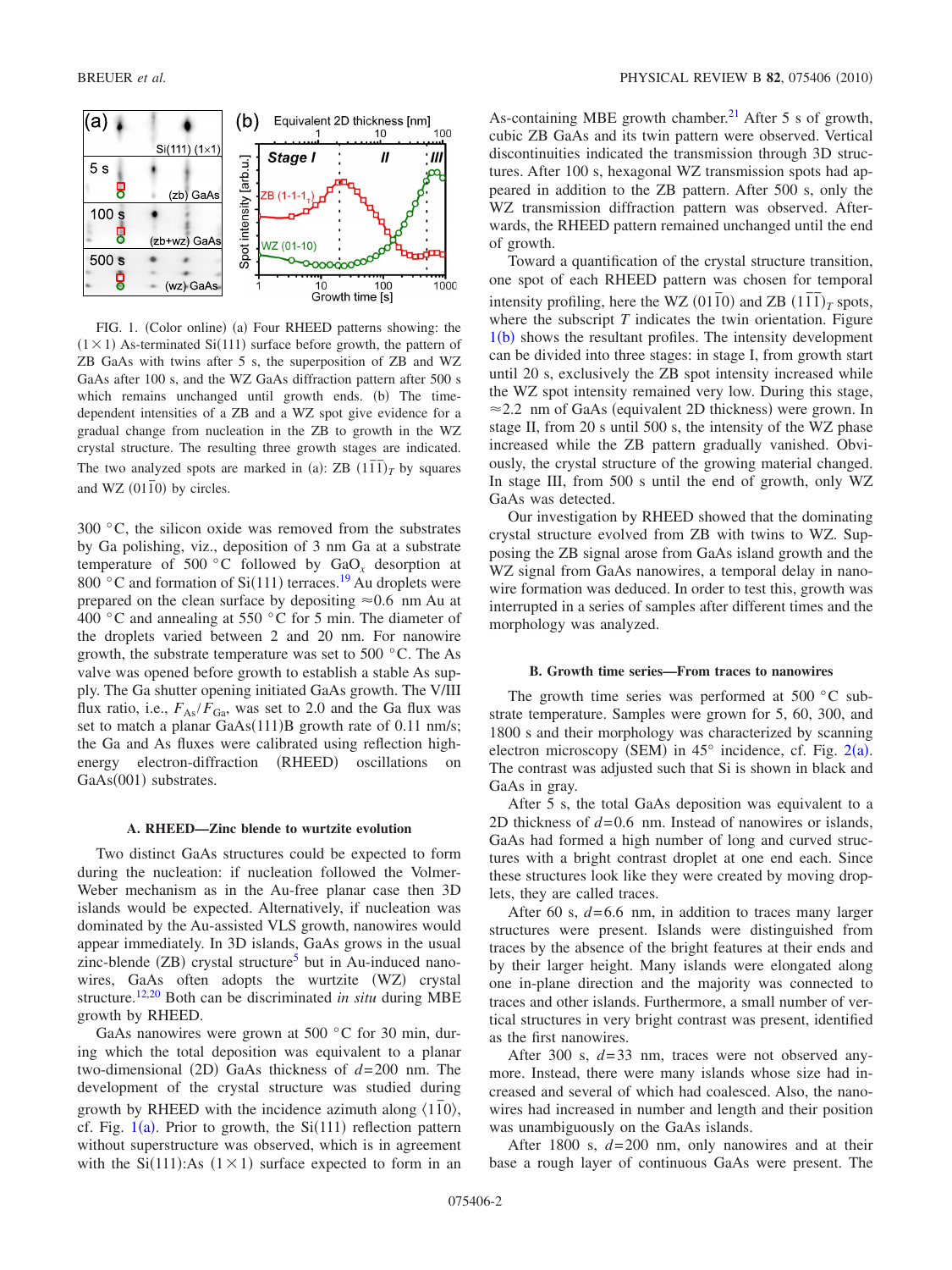<span id="page-2-0"></span>

FIG. 2. (Color online) (a) SEM images in  $45^\circ$  incidence of samples grown at 500 °C for different durations. All scale bars indicate 100 nm. The following GaAs structures were identified: traces after 5 s, traces and islands after 60 s, islands and nanowires after 300 s, and nanowires on a coalesced layer after 1800 s. (b) The plot shows the percentage of the Si surface area covered by GaAs and the number density of nanowires versus growth time. The three stages are indicated.

density of the nanowires had further increased, equally so their diameter and length. The thickness of the basal GaAs layer was  $\approx$  100 nm.

Additional normal-incidence SEM images were used for quantitative analysis. The nanowires were counted and  $\alpha_{\text{GaAs}}$ , the area percentage covered by GaAs, was calculated. The results for  $\alpha_{\text{GaAs}}$  and the nanowire density are presented in Fig.  $2(b)$  $2(b)$  where the three RHEED-determined growth stages are also indicated. Phases I, II, and III coincide with none, intermediate, and saturated nanowire density as well as low, intermediate, and full GaAs covering, respectively. In particular, the temporal development of the nanowire density in Fig.  $2(b)$  $2(b)$  closely resembles that of the WZ RHEED intensity presented in Fig.  $1(b)$  $1(b)$ , which is in agreement with the WZ crystal structure of nanowires (also see below).

The growth time study shows that nucleation starts by the initial formation of traces (stage I), then an intermediate phase during which islands dominate (stage II), and only in the long run nanowire growth prevails (stage III). This sequence coincides exactly with the three stages that were determined by the RHEED analysis of the ZB and the WZ crystal structure intensities.

In stage I, traces of different sizes dominate the growth and are identified as the 3D structures with ZB crystal structure observed by RHEED. The majority of GaAs grew in the form of larger traces, in between which there are smaller structures which are probably small GaAs traces. Possibly, all GaAs nucleated on Si in the form of traces that were induced by Au droplets. However, the additional formation of few very small islands by the Volmer-Weber mechanism cannot be excluded.

During stage II, the number of traces decreases while the number of nanowires increases but most GaAs grows in the form of islands. The appearance of islands demonstrates that GaAs can grow without Au droplets by direct attachment of the growth species from the vapor phase onto any solid GaAs structures, leading to lateral and vertical growth. The shape of many islands indicates that they may originate from GaAs trace tails. The gradual covering of the Si substrate by GaAs is made up by two contributions: direct attachment to traces, islands, and eventually nanowire bases as well as ongoing trace growth by the VLS mechanism.

Stage III starts when all GaAs structures coalesced and the Si surface is completely covered by a continuous GaAs layer. From this moment on, the nanowire density is maximal and stays constant. Further growth leads to an increasing length and diameter of the nanowires, an increasing size of a pyramidal base at the lower part of every nanowire, and an increasing thickness of the planar GaAs layer between the nanowires. Growth thus closely resembles the Au-induced homoepitaxy of GaAs nanowires on GaAs(111)B substrates.<sup>22</sup>

A similar trace to nanowire evolution was recently reported in MOVPE studies of the Au-induced nucleation of InAs nanowires on GaAs substrates.<sup>23,[24](#page-6-3)</sup> In that system there was no growth of islands. Initially, droplets led to trace growth, and where the Au droplet of one trace front met the InAs tail of another trace its lateral motion stopped and vertical nanowires formed. Furthermore, on SEM images of InAs/GaP axial nanowire heterostructures in the supporting information of Dick *et al.*, [10](#page-5-18) traces can clearly be seen on the substrate.

#### **C. High-resolution TEM—Traces on Si, nanowires on GaAs**

High-resolution transmission electron microscopy HR-TEM) was performed to study the GaAs manifestations in detail and to locally resolve the overall crystal structure evolution as determined by RHEED. To both ends, HRTEM micrographs were recorded at different regions on the same sample grown for  $150 s (d=17 \text{ nm})$  on which traces, islands, and nanowires coexist. These micrographs and local Fourier transforms are shown in Fig. [3.](#page-3-0)

In an overview TEM image [Fig.  $3(a)$  $3(a)$ ], a typical trace is displayed in its entirety. A magnification of its frontal region is shown in Fig.  $3(b)$  $3(b)$ . The trace has the ZB crystal structure and exhibits twins. There is clearly a crystallized Au droplet at one end. The Au droplet exhibits one interface each to the Si substrate and to the GaAs trace. The height of the GaAs trace is comparable to the droplet diameter.

A typical island is presented in Fig.  $3(c)$  $3(c)$ . The GaAs grew in the ZB structure. Stacking faults and nanotwins can be observed, most eminently close to the substrate.

In Fig.  $3(d)$  $3(d)$  a typical nanowire is shown. All analyzed nanowires indeed display the WZ crystal structure and one Au droplet located at their tip. Between the WZ GaAs nanowire and the Si substrate there is a base of ZB GaAs. This base structurally closely resembles traces and islands in that there are many stacking faults. The Au droplet diameter matches the nanowire diameter, typically 5 nm. This particu-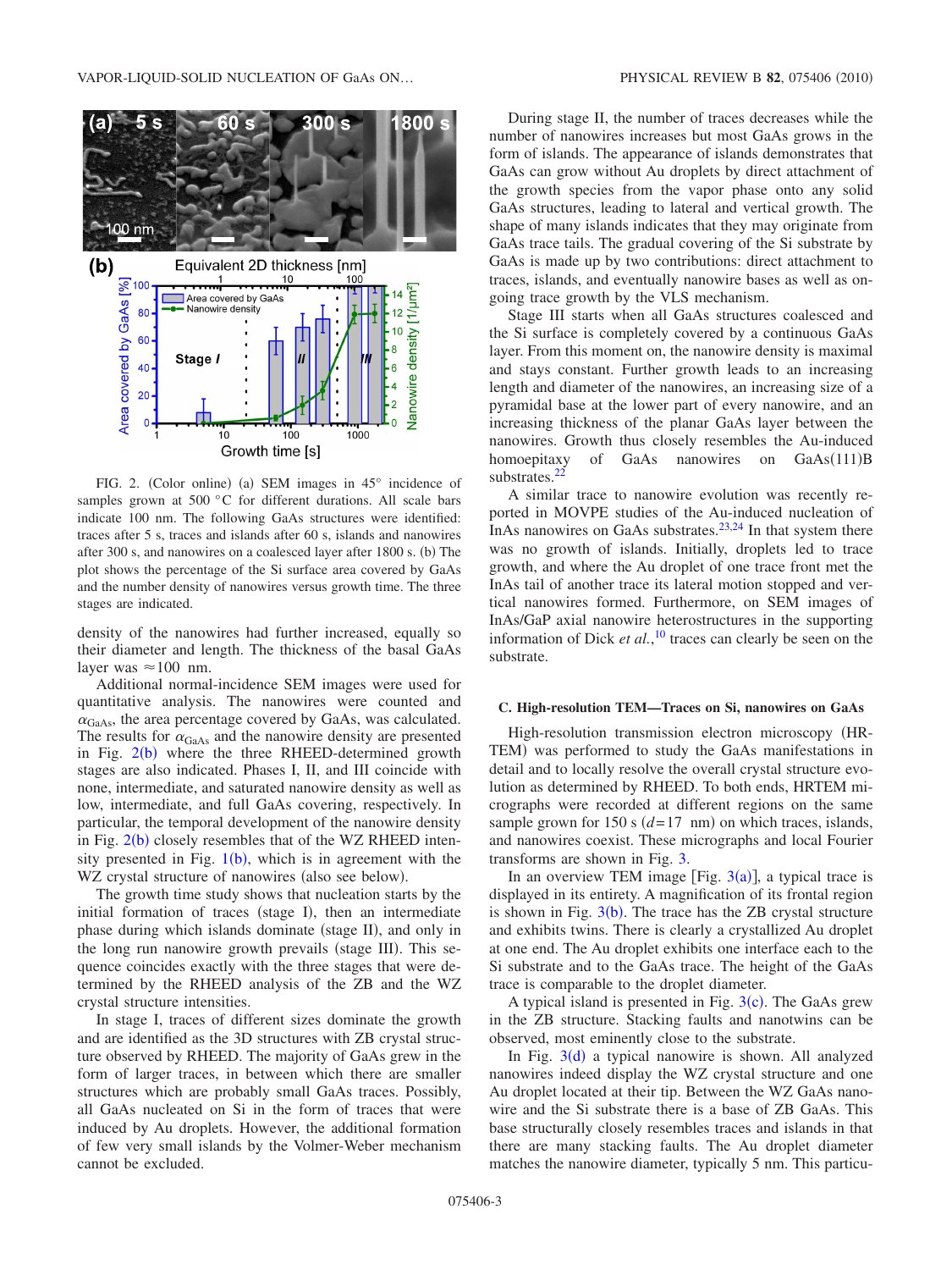<span id="page-3-0"></span>

FIG. 3. (Color online) TEM micrographs at different regions of the same sample grown for 150 s at 500  $^{\circ}$ C: (a) GaAs trace with frontal Au droplet; (b) same trace in high resolution showing the ZB crystal structure with twins and the crystallized Au droplet; (c) 3D GaAs island, structurally ZB with twins; and (d) WZ GaAs nanowire with Au droplet at the tip and a ZB GaAs base layer. All scale bars indicate 5 nm. The insets show 2D Fourier transformations of selected regions for their crystal structure identification.

lar nanowire is 10 nm long, as measured over the WZ segment and the ZB region below is 22 nm high.

The HRTEM investigation confirms the earlier assignments in crystal structure of WZ to nanowires and ZB with twinning to traces and islands. In this way, the evolution in the RHEED-detected crystal structures from ZB to WZ matches the SEM-determined evolution from traces and islands to nanowires. Furthermore, both traces and nanowires indeed form by VLS growth from Au droplets. While traces have direct contact to Si, nanowires stand on a base of GaAs. The evolution from trace to nanowire growth may thus depend on the two underlying surfaces.

<span id="page-3-1"></span>

FIG. 4. (Color online) (a) SEM images in  $45^\circ$  incidence of samples grown for 150 s at various substrate temperatures: at 350 °C the Si substrate was covered by GaAs and many nanowires grew; at 450 °C GaAs had formed islands, traces on remaining Si and nanowires on the GaAs islands; at 550 °C island growth was confined to a smaller total area, many traces grew, and nanowires did not form; and at  $600 °C$  only islands grew. (b) Plot of the temperature dependence of the area covered by GaAs and the nanowire density. Both show an essentially parallel trend with temperature.

# **D. Temperature series–Suppressed diffusion accelerates evolution**

In order to obtain further insight into the nucleation mechanisms, a series of samples was grown for 150 s *d*  $= 16.5$  nm) at different substrate temperatures. Figure  $4(a)$  $4(a)$ shows 45° incidence SEM images of the samples grown at  $T_s = 350, 450, 550,$  and  $600 \degree$ C. At 350  $\degree$ C the substrate was almost completely covered by GaAs that had already coalesced to a rough layer. Nanowires were present in between and no traces were seen. On the sample grown at  $450^{\circ}$ C, there were fewer nanowires and some traces. GaAs coalescence and coverage of Si were less complete. At 550 °C, even more traces and free Si surface but less area covered by GaAs was present. Nanowires were few and short. The sample grown at 600 °C showed the smallest covered surface fraction of the study. There were neither nanowires nor traces.

As before, normal-incidence SEM images of these samples were analyzed quantitatively and the results are shown in Fig.  $4(b)$  $4(b)$ . With increasing temperature,  $\alpha_{\text{GaAs}}$  exhibits an essentially decreasing trend. This reproduces the Au-free case,<sup>25</sup> in which a lower  $T<sub>S</sub>$  effectively suppresses the kinetics of island formation by reduced Ga diffusion, and GaAs tends to grow as a closed layer. With increasing  $T<sub>S</sub>$ from 350 to 525 °C, the nanowire density decreases approximately in parallel with  $\alpha_{\text{GaAs}}$ . This means that the nanowire density is lower when the total GaAs coverage is lower, similar to the growth time series discussed earlier, which provides further evidence that nanowires form in connection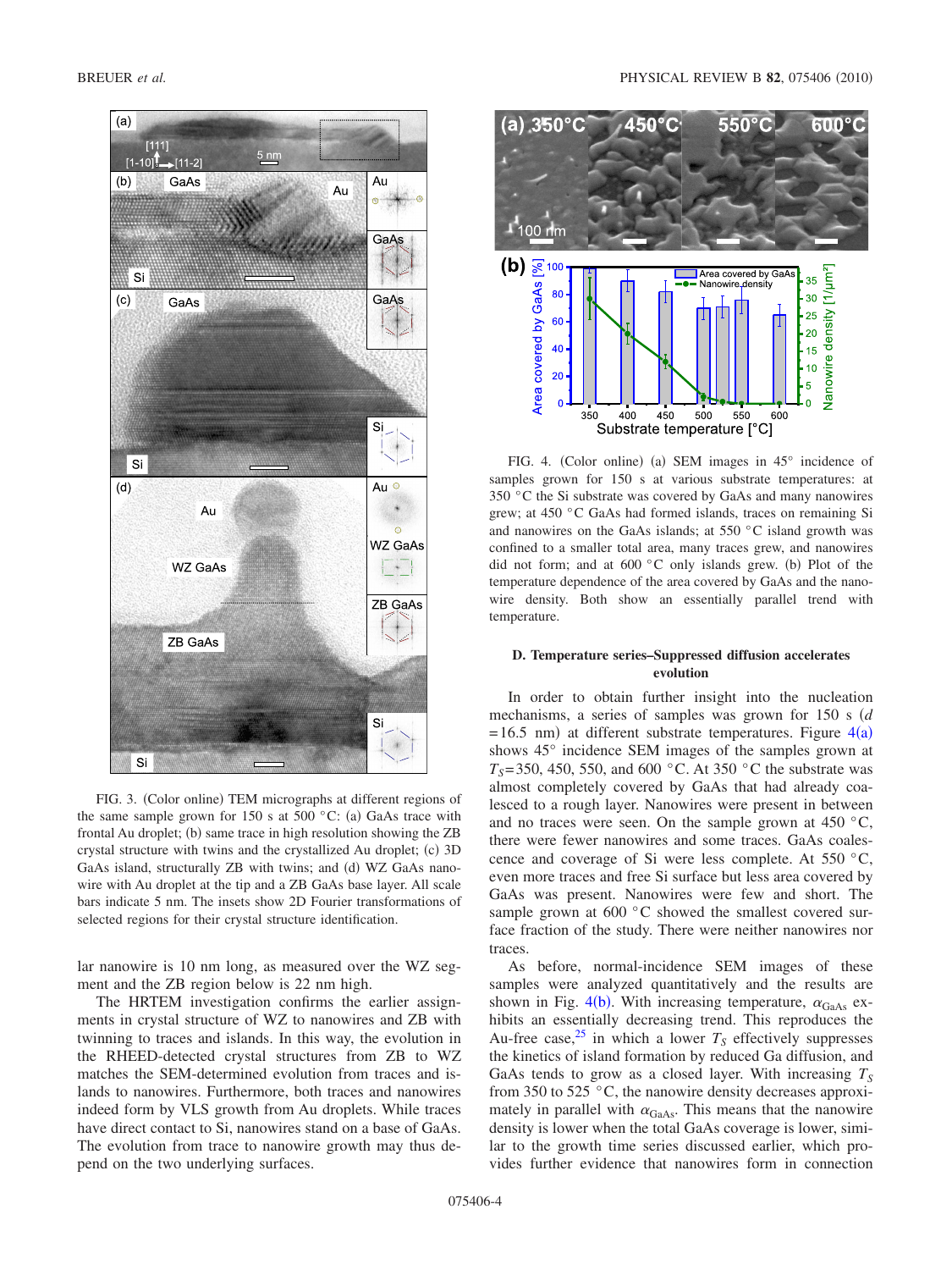<span id="page-4-0"></span>

FIG. 5. (Color online) Schematic of (a) trace growth, (b) transition from trace to nanowire growth, and (c) nanowire growth. While the GaAs growth front is at the droplet-GaAs interface, the droplet-Si interface has a lower interface energy. The resulting growth directions are indicated by arrows.

with GaAs-covered areas. In the range from 500 to 550 °C, an increasing number of traces could be identified while nanowires were increasingly scarce. Possibly, trace growth is the origin of the rising slope of  $\alpha_{\text{GaAs}}$  in this temperature range. On the sample grown at 600 °C neither nanowires nor traces are visible, which indicates that growth by the VLS mechanism did not take place. This compares well with homoepitaxial GaAs nanowire growth on GaAs(111)B, where nanowire growth stops above 620  $^{\circ}$ C.<sup>22</sup>

These observations show that the transition time of VLS growth from pure trace formation (stage I) to pure nanowire formation (stage III) depends on growth temperature and increases with temperature. For all temperatures below 600 °C, nanowires grew on GaAs while traces grew on Si.

#### **III. EVOLUTION MODEL**

What determines the evolution of the GaAs growth in stages from traces to nanowires? Both trace fronts and nanowires grow from Au droplets by the VLS mechanism, while in parallel direct epitaxial attachment first leads to the growth of trace ends to islands and possibly Volmer-Weber island nuclei, then adds to the coalescence of all GaAs structures, and finally governs the growth of the basal layer between the nanowires. As a result, initially traces grow on Si and later nanowires grow on GaAs. For an understanding of the VLS growth evolution, the influence of the liquid-solid interface must be clarified.

In a nanowire, the droplet completely adjoins GaAs and further growth adds material to this interface, cf. Fig.  $5(c)$  $5(c)$ . This is different in a trace, cf. Fig.  $5(a)$  $5(a)$ . Here, the droplet adjoins GaAs as well as Si and while further growth of GaAs from the droplet adds material homoepitaxially at the GaAs interface, the experimental data suggest that it is favorable for the droplet to keep the Si interface area constant by lateral motion. Thus, from the initial prevalence of traces, a smaller interface energy of the Au/Si can be concluded as compared to Au/GaAs,

$$
\sigma_{ls}^{\text{Au/Si}} < \sigma_{ls}^{\text{Au/GaAs}}.\tag{1}
$$

In order to verify this, the energies of the two competing liquid-solid interfaces are estimated. In the present system, various experimental as well as theoretical studies allow the calculation of the interface energies by Young's equation,

$$
\sigma_{sv} = \sigma_{lv} \cos(\alpha) + \sigma_{ls}, \qquad (2)
$$

where  $\alpha$  is the contact angle measured inside the droplet and  $\sigma_{sv}$ ,  $\sigma_{lv}$ , and  $\sigma_{ls}$  are the solid-vapor, liquid-vapor, and liquidsolid interface energies, respectively.

To be precise, the liquid Au droplet accumulates Ga during growth and the resultant alloy has been shown to contain up to 50% Ga (stoichiometric AuGa) in an analysis of GaAs nanowires on the homoepitaxial substrate[.26](#page-6-5) An estimation of  $\sigma_{1s}$  can thus be made using the experimental values<sup>27</sup> for  $\sigma_{lv}(\text{Au}) = 71 \text{ meV}/\text{Å}^2$  and  $\sigma_{lv}(\text{Ga}) = 45 \text{ meV}/\text{Å}^2$ , and interpolating to a Ga content of 50%.

The interface energy of  $Si(111)$  has been measured<sup>28</sup> to  $\sigma_{\rm sv}$ =77 meV/Å<sup>2</sup>, which is considered as an upper limit since theoretical calculations demonstrate that the  $Si(111)$ surface energy is substantially lowered by the As termination that arises in the As-rich growth conditions used. $29$  The contact angle of liquid Au on Si(111) is  $\alpha = 43^{\circ}$ , which has been experimentally determined $30$  and also corresponds to the angle visible in Fig.  $3(b)$  $3(b)$ . This yields an estimate of  $\sigma_{ls}^{\text{AuGa/Si}} \leq 35$  meV/ $\AA$ <sup>2</sup> for stoichiometric AuGa and an even lower  $\leq$ 25 meV/Å<sup>2</sup> for pure Au.

For the GaAs interface energy, we consider the calculated $31$  lowest energy surface under As-rich conditions which is  $(111)$ B reconstructed with As trimers and has  $\sigma_{sv}$  $= 43$  meV/ $\AA$ <sup>2</sup>. The contact angle of liquid Au on  $GaAs(111)B$  has been measured on nanowire samples<sup>20</sup> to lie between 90° and 125°. The difficulty of measuring contact angles at nanowires is due to the curvature of the underlying GaAs as apparent in Fig. [3.](#page-3-0) Thus the interface energy of the liquid droplet on GaAs(111)B is estimated as  $\sigma_{ls}^{\text{AuGa/GaAs}}$  $\geq$ 43 meV/ $\AA$ <sup>2</sup> and the same value for pure Au as in accordance with Glas *et al.*[20](#page-5-17) From these estimations we conclude that the interface energy of liquid droplets is indeed lower on  $Si(111)$  than on  $GaAs(111)B$ , which supports the trace formation mechanism described above.

These findings can be used to elucidate the observed consecutive growth stages. The initial prevalence of traces has been explained by a lower droplet interface energy on  $Si(111)$ , which is initially exposed (stage I), cf. Fig.  $5(a)$  $5(a)$ . In the process of VLS trace and non-VLS island growth, GaAs gradually covers the Si substrate.

Eventually, no more Si is available in the neighborhood of a particular AuGa droplet so that it cannot continue trace growth, cf. Fig.  $5(b)$  $5(b)$ . This triggers the turnover from horizontal trace to vertical nanowire growth since the driving force for lateral motion has vanished. The last Si remaining directly under the droplet is covered either by further lateral growth of the GaAs trace front or by GaAs nucleating at the Si interface. In both cases, the droplet is pushed upward in the process.

From this point on, the liquid-solid interface of the droplet is completely made up of AuGa/GaAs. This interface is again the location of GaAs precipitation but there is no more energy gain from lateral motion. Instead, the nanowire is pushed vertically upward by its own precipitate, cf. Fig.  $5(c)$  $5(c)$ . As soon as the AuGa/GaAs interface has risen above the neighboring GaAs structures, vertical sidewalls can be formed and the vertically growing GaAs nanowire is then expected to adopt the WZ crystal structure.<sup>20</sup> At a later stage however, lower parts of the nanowire may switch to ZB, when neighboring ZB structures encompass the bottom of the nanowire. $32$  This structural switch can explain why the nanowire shown in Fig.  $3(d)$  $3(d)$  is WZ only above the level at which vertical sidewalls begin. We thus expect that the re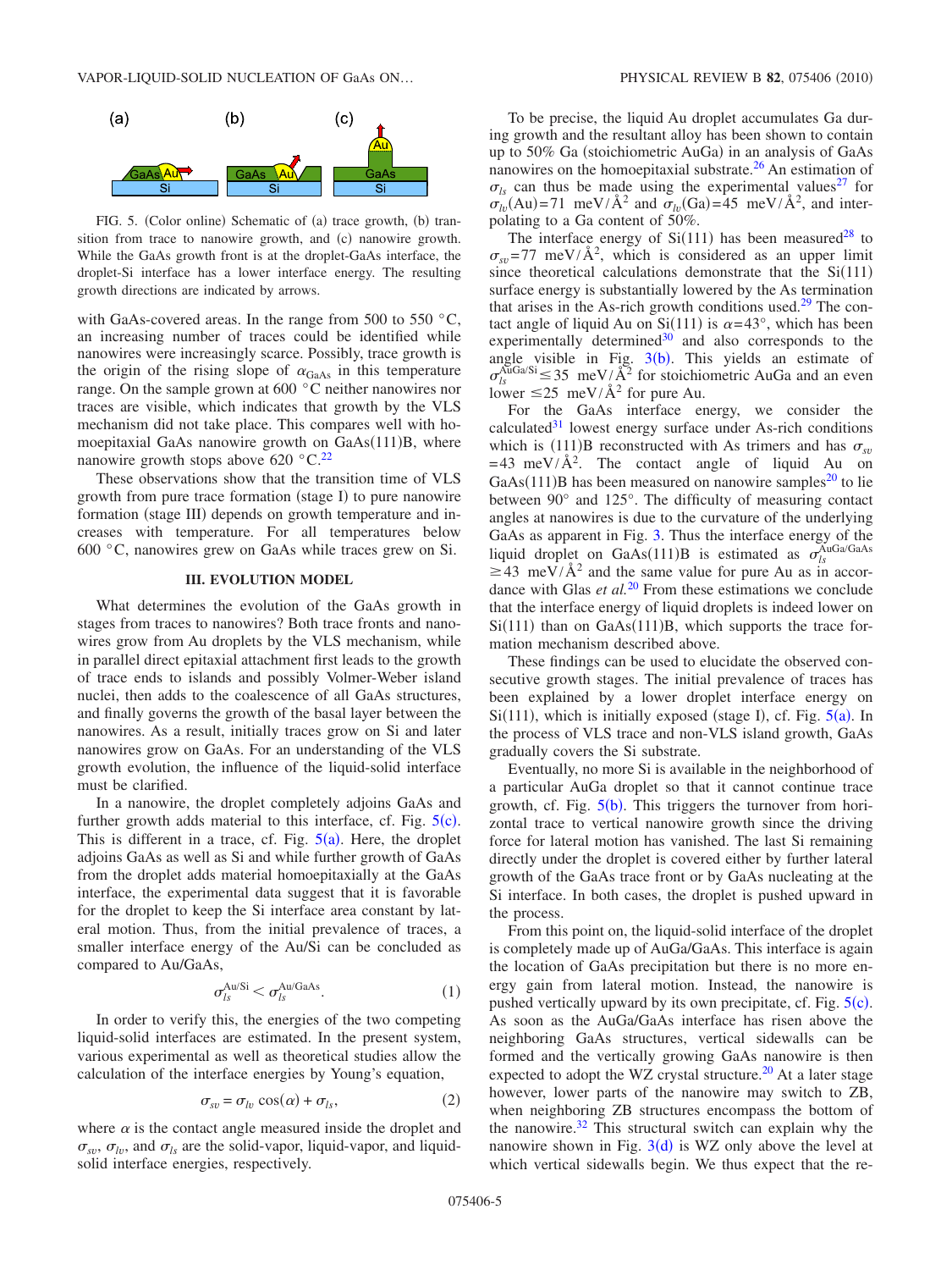gion directly below this WZ segment has also been formed by VLS nanowire growth and that at least a part of this region originally adopted the WZ structure but later switched to ZB, when it was enclosed by neighboring GaAs.

Due to the random positions of the AuGa droplets not all switch from trace to nanowire growth simultaneously. Stage II consists of the transition period that starts when the first droplet switched and ends when the last one did, i.e., when the Si is completely covered by GaAs. From then on, nucleation is finished and nanowires grow identical to the homoepitaxial case (stage III).

Due to the scarcity in nanowire nucleation studies, our findings can at present only be compared with the MOVPE growth of an axial heterostructure of GaAs on Si *within* nanowires studied by Dick *et al.*[10](#page-5-18) Straight heterostructures of GaAs on Si nanowires were observed and explained by wetting of the Si nanowire base segment by the GaAs nanowire top segment and implicitly also by the Au droplet. This does not seem to correspond to the present situation, where GaAs on Si does not readily nucleate as a straight vertical nanowire. However, it also does not correspond to planar heterogrowth of GaAs on Si, which is nonwetting as represented by Volmer-Weber growth. It seems that the wetting situation is different in the three possible heterostructure combinations planar-planar, nanowire-planar, and nanowirenanowire. Reasons for this may be (a) the involvement or not of a liquid droplet and its composition, (b) kinetic effects, and (c) that interface energies depend to some extend on external parameters such as droplet composition and chemical potentials. As an example, the described reduction in surface energies of  $GaAs(111)B$  and  $Si(111)$  by As termination may not be actualized in MOVPE. Indeed, Dick *et al.*[10](#page-5-18) themselves expect that the wetting behavior may change if the interface energies are similar, which is in agreement with our estimations. Also, trace growth appears to be sensitive to the proper cleaning of the substrate surface. In separate experiments, during which weak RHEED patterns prior to growth indicated that the substrate had not properly been cleaned, the traces were considerably shorter and nanowires started to form in large number prior to the coalescence of GaAs.

### **IV. SUMMARY**

In the Au-induced VLS growth of GaAs on  $Si(111)$ , nanowires started to grow only after the first  $\approx$  20 s (7 ML) and their number increased until  $\approx$  500 s. This nucleation delay was explained by the formation of horizontal traces which arise since the liquid Au droplets have a lower interface energy on Si than on GaAs. Further growth is then dominated by GaAs islands, which form from trace ends or possibly from Volmer-Weber nuclei, and finally by the vertical nanowires with additional growth of a base layer, formed by coalescence of all earlier GaAs structures. In brief, the Auinduced nanowires grew only on a layer of GaAs.

Although the nanowires grow defect free in the WZ structure, the delay in nanowire formation leads to the development of a base layer with twins and stacking faults, which may limit the quality of electrical contacts through the substrate. Furthermore, trace growth is disadvantageous since it inhibits effective position control of the nanowires. The identification of the different droplet interface energies as the origin of trace growth is expected to assist in finding appropriate conditions for direct GaAs nanowire nucleation on Si.

### **ACKNOWLEDGMENT**

We thank Vladimir Kaganer, Frank Grosse, and Peter Kratzer for helpful discussions.

<span id="page-5-0"></span>\*steffen.breuer@pdi-berlin.de

- <span id="page-5-1"></span><sup>1</sup> C. M. Lieber and Z. L. Wang, MRS Bull. **32**, 99 (2007).
- <span id="page-5-2"></span><sup>2</sup>F. Glas, *[Phys. Rev. B](http://dx.doi.org/10.1103/PhysRevB.74.121302)* **74**,  $121302(R)$  (2006).
- <span id="page-5-3"></span><sup>3</sup>H. Ye, P. Lu, Z. Yu, Y. Song, D. Wang, and S. Wang, [Nano Lett.](http://dx.doi.org/10.1021/nl900055x) **9**[, 1921](http://dx.doi.org/10.1021/nl900055x) (2009).
- <span id="page-5-4"></span>4E. P. A. M. Bakkers, M. T. Borgstrom, and M. A. Verheijen, MRS Bull. 32, 117 (2007).
- <span id="page-5-5"></span>5Y. B. Bolkhovityanov and O. P. Pchelyakov, [Phys. Usp.](http://dx.doi.org/10.1070/PU2008v051n05ABEH006529) **51**, 437  $(2008).$  $(2008).$  $(2008).$
- <span id="page-5-6"></span> $6$ W.-Y. Uen, Z.-Y. Li, Y.-C. Huang, M.-C. Chen, T.-N. Yang, S.-M. Lan, C.-H. Wu, H.-F. Hong, and G.-C. Chi, [J. Cryst.](http://dx.doi.org/10.1016/j.jcrysgro.2006.07.026) [Growth](http://dx.doi.org/10.1016/j.jcrysgro.2006.07.026) 295, 103 (2006).
- <span id="page-5-7"></span>7H. Usui, H. Yasuda, and H. Mori, [Appl. Phys. Lett.](http://dx.doi.org/10.1063/1.2363147) **89**, 173127  $(2006).$  $(2006).$  $(2006).$
- <span id="page-5-8"></span>8T. Mårtensson, C. Svensson, B. Wacaser, M. Larsson, W. Seifert, K. Deppert, A. Gustafsson, L. Wallenberg, and L. Samuelson, [Nano Lett.](http://dx.doi.org/10.1021/nl0487267) 4, 1987 (2004).
- <sup>9</sup>A. Roest, M. Verheijen, O. Wunnicke, S. Serafin, H. Wonder-gem, and E. Bakkers, [Nanotechnology](http://dx.doi.org/10.1088/0957-4484/17/11/S07) 17, S271 (2006).
- <span id="page-5-18"></span>10K. A. Dick, S. Kodambaka, M. C. Reuter, K. Deppert, L. Samuelson, W. Seifert, L. R. Wallenberg, and F. M. Ross, [Nano Lett.](http://dx.doi.org/10.1021/nl0705900)

7[, 1817](http://dx.doi.org/10.1021/nl0705900) (2007).

- <span id="page-5-9"></span>11X.-Y. Bao, C. Soci, D. Susac, J. Bratvold, D. P. R. Aplin, W. Wei, C.-Y. Chen, S. A. Dayeh, K. L. Kavanagh, and D. Wang, [Nano](http://dx.doi.org/10.1021/nl802062y) Lett. 8[, 3755](http://dx.doi.org/10.1021/nl802062y) (2008).
- <span id="page-5-10"></span><sup>12</sup> I. P. Soshnikov, G. E. Cirlin, A. A. Tonkikh, V. N. Nevedomskii, Y. B. Samsonenko, and V. M. Ustinov, [Phys. Solid State](http://dx.doi.org/10.1134/S1063783407080069) **49**, [1440](http://dx.doi.org/10.1134/S1063783407080069) (2007).
- 13S.-G. Ihn, J.-I. Song, T.-W. Kim, D.-S. Leem, T. Lee, S.-G. Lee, E. K. Koh, and K. Song, [Nano Lett.](http://dx.doi.org/10.1021/nl0618795) 7, 39 (2007).
- <span id="page-5-11"></span><sup>14</sup> J. H. Paek, T. Nishiwaki, M. Yamaguchi, and N. Sawaki, *[Phys.](http://dx.doi.org/10.1002/pssc.200779248)* [Status Solidi C](http://dx.doi.org/10.1002/pssc.200779248) 5, 2740 (2008).
- <span id="page-5-12"></span><sup>15</sup> R. S. Wagner and W. C. Ellis, [Appl. Phys. Lett.](http://dx.doi.org/10.1063/1.1753975) **4**, 89 (1964).
- <span id="page-5-13"></span>16B. A. Wacaser, K. A. Dick, J. Johansson, M. T. Borgstrom, K. Deppert, and L. Samuelson, [Adv. Mater.](http://dx.doi.org/10.1002/adma.200800440) 21, 153 (2009).
- <span id="page-5-14"></span><sup>17</sup>F. Jabeen, V. Grillo, S. Rubini, and F. Martelli, [Nanotechnology](http://dx.doi.org/10.1088/0957-4484/19/27/275711) **19**[, 275711](http://dx.doi.org/10.1088/0957-4484/19/27/275711) (2008).
- <span id="page-5-15"></span><sup>18</sup> J. H. Paek, T. Nishiwaki, M. Yamaguchi, and N. Sawaki, [Phys.](http://dx.doi.org/10.1002/pssc.200881520) [Status Solidi C](http://dx.doi.org/10.1002/pssc.200881520) 6, 1436 (2009).
- <span id="page-5-16"></span><sup>19</sup> S. Wright and H. Kroemer, [Appl. Phys. Lett.](http://dx.doi.org/10.1063/1.91428) **36**, 210 (1980).
- <span id="page-5-17"></span>20F. Glas, J. C. Harmand, and G. Patriarche, [Phys. Rev. Lett.](http://dx.doi.org/10.1103/PhysRevLett.99.146101) **99**, [146101](http://dx.doi.org/10.1103/PhysRevLett.99.146101) (2007).